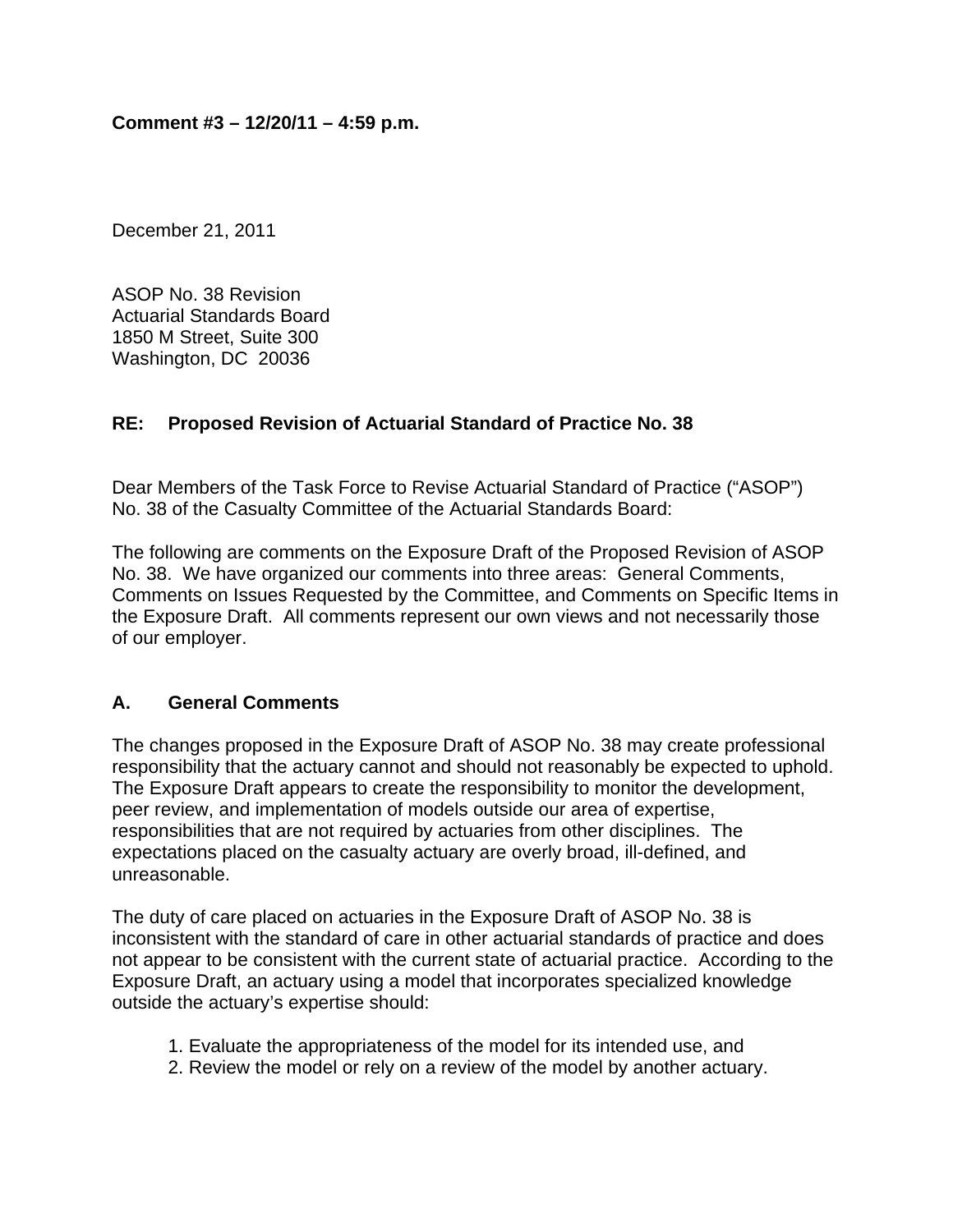According to ASOP No. 41, on the other hand, if an actuary uses an assumption selected by another party, and is unable to judge the reasonableness of the assumption because the actuary is not qualified to do so, the actuary should disclose this fact. According to ASOP No. 36, the actuary can use another actuary's work and render an opinion if, in his/her professional judgment, it is reasonable to do so. The actuary's obligation is to disclose the level of review he/she has done.

Models are often used to derive an assumption or set of assumptions to be used in an actuary's analysis (such as a catastrophe load, a set of future inflation figures, etc.). The use of a model that incorporates knowledge outside the actuary's expertise is akin to the use of an assumption selected by another party.

Many of the considerations the actuary would need to take into account could only be accomplished if the actuary has a level of expertise with the model and its subject matter. The level of understanding required by certain elements of the Exposure Draft would only exist if the model were within the actuary's field of expertise, in which case, paradoxically, ASOP No. 38 would not apply. Examples:

- In section 3.2.1 the actuary should consider whether there are known current circumstances or situations where the model might produce biased or inaccurate results; and whether the model has known limitations that are significant and relevant, and what those limitations are.
- In section 3.2.3, the actuary should consider whether significant current developments in the subject matter addressed by the model and in relevant fields of knowledge are likely to affect the appropriateness of the model for the intended use.
- In section 3.3.1 the actuary should be reasonably familiar with the major components of the model and how such components interrelate or have interdependence within the model.
- In section 3.3.2, the actuary should consider if the model is based on currently accepted practices within the applicable fields of expertise.
- In section 3.3.3 the actuary should be reasonably familiar with the level of expert review and testing that the model has previously undergone.

We note that other disciplines use some of the same models as casualty actuaries, and are not subject to this standard. For example, a casualty actuary using an economic scenario generator model is subject to this standard whereas a life actuary who uses the same model is not. This puts the casualty actuary in a difficult position professionally, restricting the casualty actuary from venturing into new areas because the standard is onerous. This also places casualty consulting actuaries and property and casualty insurance companies at a commercial disadvantage relative to their counterparts in other disciplines. The expense of using a model outside the actuary's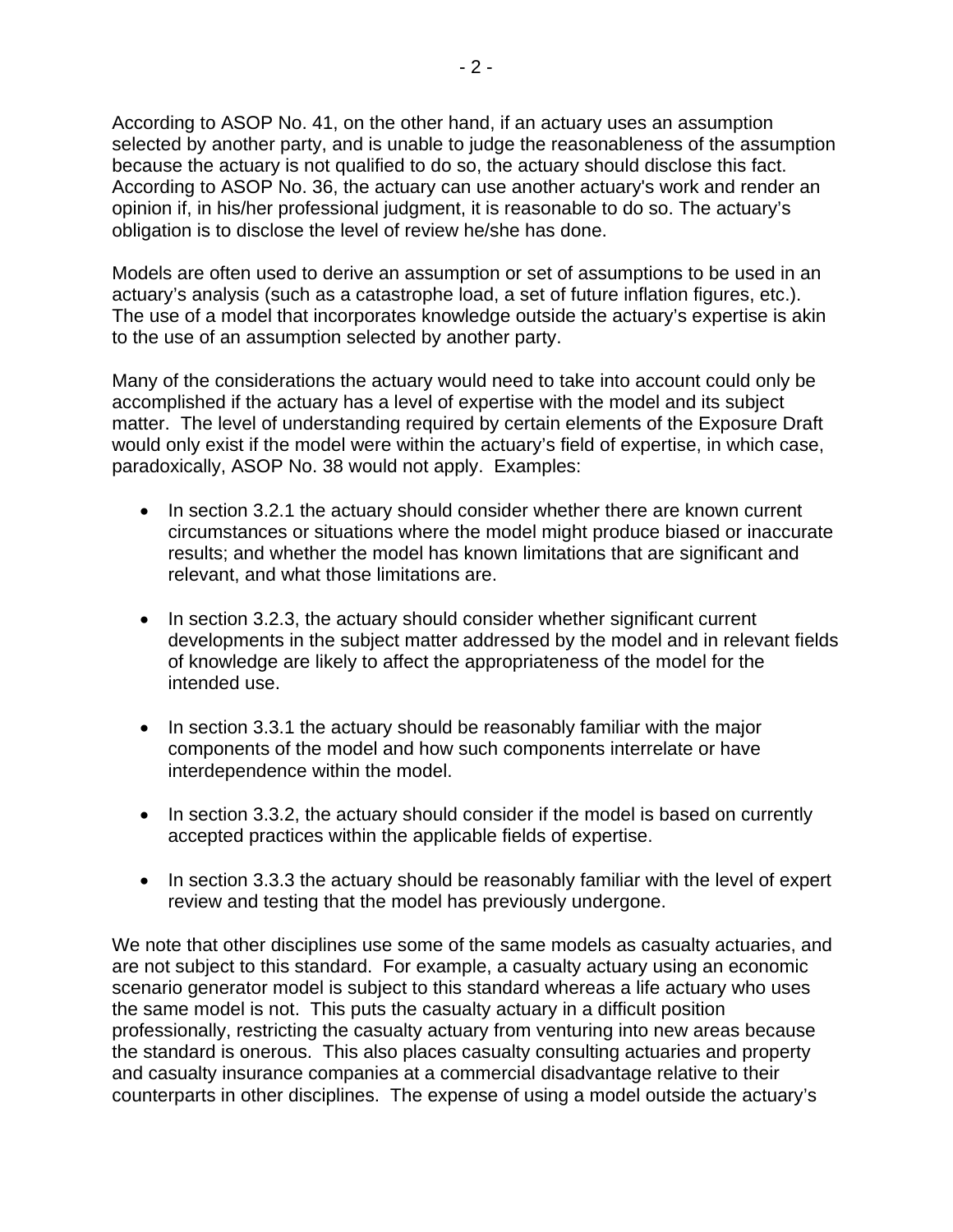expertise will be greater to a casualty consulting actuary or property and casualty insurance company, all else being equal, than the corresponding expense to an actuary or firm from another discipline.

The other disciplines have twice decided that they do not want this standard to apply to them (first in 2000 and again when this standard was being revised). It would be helpful if the Casualty Committee discussed the reasoning of the other disciplines, as the same reasoning may now apply to models commonly used by casualty actuaries, and as such, the Casualty Committee should consider restricting the scope or restricting the standard of care required by the Exposure Draft.

# **B. Comments on Issues Requested by the Committee**

The Committee specifically requested comments on the following issues:

*Issue 1. This exposure draft does not require the actuary to use the latest version of a model if the previous version is appropriate for its intended use. Is this sufficiently clear?* 

This subject appears to be addressed in section 3.2.2, where, if a model has undergone significant revisions subsequent to its review, the actuary should be reasonably familiar with these revisions in order to apply professional judgment as to whether the model, either revised or as originally reviewed, is appropriate for use in developing the intended actuarial work product. However, this section does not make it clear that the actuary is not required to use the latest version if the previous version is appropriate for its intended use.

### *Issue 2. This exposure draft maintains similar language as the existing standard regarding documentation (see section 3.7). Is this appropriate in light of the adoption of revised ASOP No. 41, Actuarial Communications?*

We believe section 3.7 is still appropriate, as it summarizes the specific documentation needed to demonstrate how the actuary has met the guidance of ASOP No. 38. However, it is unclear whether the documentation discussed in section 3.7 is intended to be included within the actuarial communication.

### *Issue 3. Is section 1.2, Scope, clear in identifying that it is a user of the model itself that is subject to this proposed revision and not an actuary who uses the work product prepared by another actuary or other expert who used the model?*

The scope of actuarial work that would be subject to the proposed revision is unclear. First, many actuaries do not themselves physically "use" models. Instead, someone on their actuarial staff may enter the data, run the model, and summarize the output. However, we believe that the subsequent use of the model output by the actuary would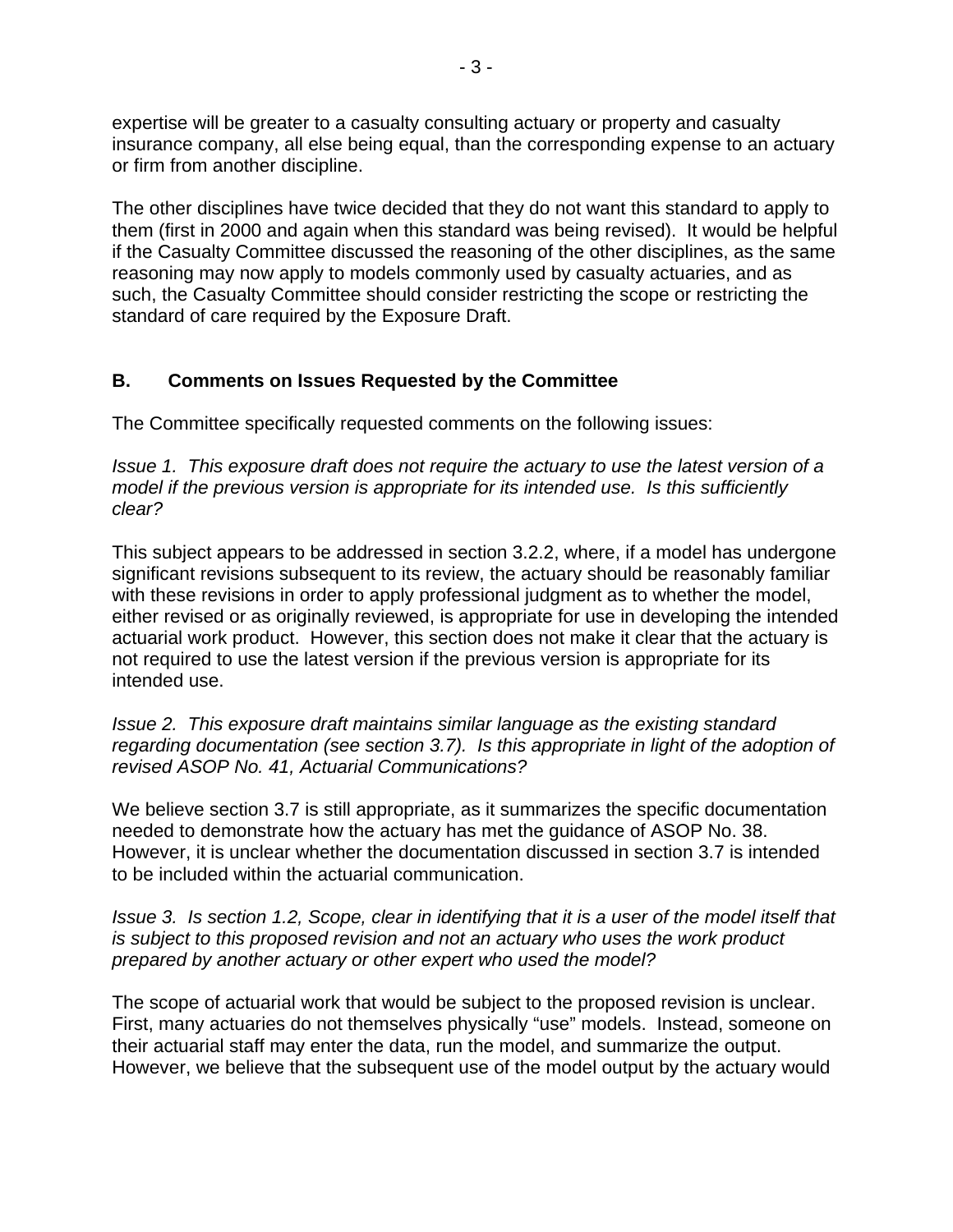mean that the actuary would be subject to ASOP No. 38. Thus we suggest that the standard include a discussion of what it means to "use" a model.

*Issue 4. Since June 2000, when this standard was originally adopted, property and casualty actuaries have made use of a wider variety of models. Is this proposed revision still appropriate for all models used outside the actuary's expertise that are related to property and casualty insurance coverages and products?* 

This standard was originally developed when the use of catastrophe models became widespread among actuaries. However, the scope of the standard was written to apply to all models and not just catastrophe models. It is inappropriate to have a standard apply to actuaries when using any model as the challenges associated with different types of models are different. The level of scrutiny and review that is appropriate and possible is not the same for all models. In general, the further the model is from the actuary's area of expertise, the less appropriate (and possible) it is to expect the actuary to evaluate and review the model. It is punitive to bind the actuaries to this standard for models yet to be developed, especially as they will likely be based on science and technology about which the actuary may have little knowledge.

The Actuarial Standards Board ("ASB") currently has discussion drafts relating to Enterprise Risk Management practice and we are fully supportive of this initiative and would not want ASOP No. 38 to conflict with the provisions that would ultimately be contained in a standard that is specific to Enterprise Risk Management.

We believe the ASB should consider the development of different requirements for different classes of models. These different requirements could be implemented within a single actuarial standard of practice, or within separate actuarial standards of practice.

## **C. Comments on Specific Items in the Exposure Draft**

The following are our comments on specific areas of the proposed revision:

1. *Section 3.1 states that the actuary should "evaluate the appropriateness of the model for its intended use" and "review the model or rely on a review of the model by another actuary."* 

Many of the models used by actuaries are proprietary. In this circumstance, we think it is unreasonable to expect an actuary to have access to the inner workings and development of a model to complete such a review. It is also possible in such circumstances that the only persons to have reviewed such a model would be the developers themselves.

2. *Section 3.2.1.a states that the actuary should consider "the data, assumptions, parameters, or subjective judgments that affect the output of the model."*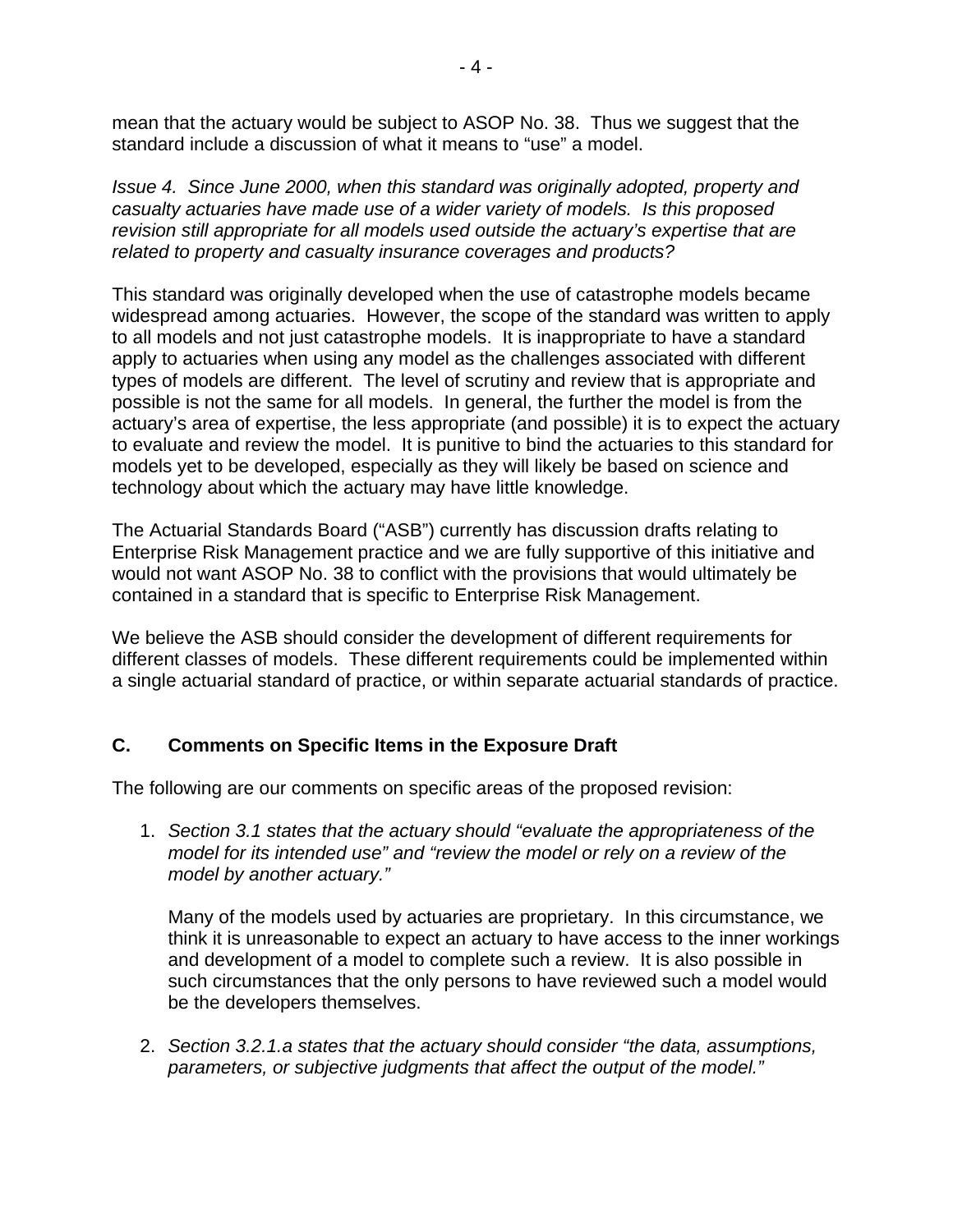As the model is beyond the actuary's area of expertise, it is unreasonable to expect the actuary to know and understand the data, assumptions, parameters, and subjective judgments that would affect the output of the model.

3. *Section 3.2.1.c states that the actuary should consider "the extent to which there has been prior review of the model."* 

It is not clear by whom such prior review is meant to have been completed. Prior review by the actuary? Prior review by another actuary or expert? Prior review by the persons who developed the model? It is also not clear what burden is placed and should be placed on the actuary to know the extent to which the model has been reviewed.

4. *Section 3.2.1.d states that the actuary should consider "whether there are known current circumstances or situations where the model might produce biased or inaccurate results."* 

It is not clear by whom such current circumstances or situations should be known. The actuary cannot be expected to be familiar with every possible aspect of a model that is outside of the actuary's expertise. The level of review and research required by the actuary as a result of this section is unclear. The standard seems to require a level of knowledge that would require the actuary to become an expert in the subject matter, which is counter-intuitive, since if that were the case, ASOP No. 38 would not apply.

5. *Section 3.2.1.e states that the actuary should consider "whether the model has known limitations that are significant and relevant, and what those limitations are."* 

It is not clear by whom such limitations are meant to be known. The actuary cannot be expected to be familiar with every possible aspect of a model that is outside of his expertise. The level of review and research required by the actuary as a result of this section is unclear.

6. *Section 3.3.3.a states that the actuary should consider factors such as "whether there are any known significant differences of opinion among such experts regarding aspects of the model that could be material to the actuary's use of the model."* 

It is not clear by whom such differences of opinion are meant to be known or what level of research is required by the actuary to determine this.

7. *Section 3.3.3.b states that the actuary should consider factors such as "whether there are non-actuarial professional standards that apply to the development, testing, validation, or use of the model, and whether the model has been evaluated and has met such standards."*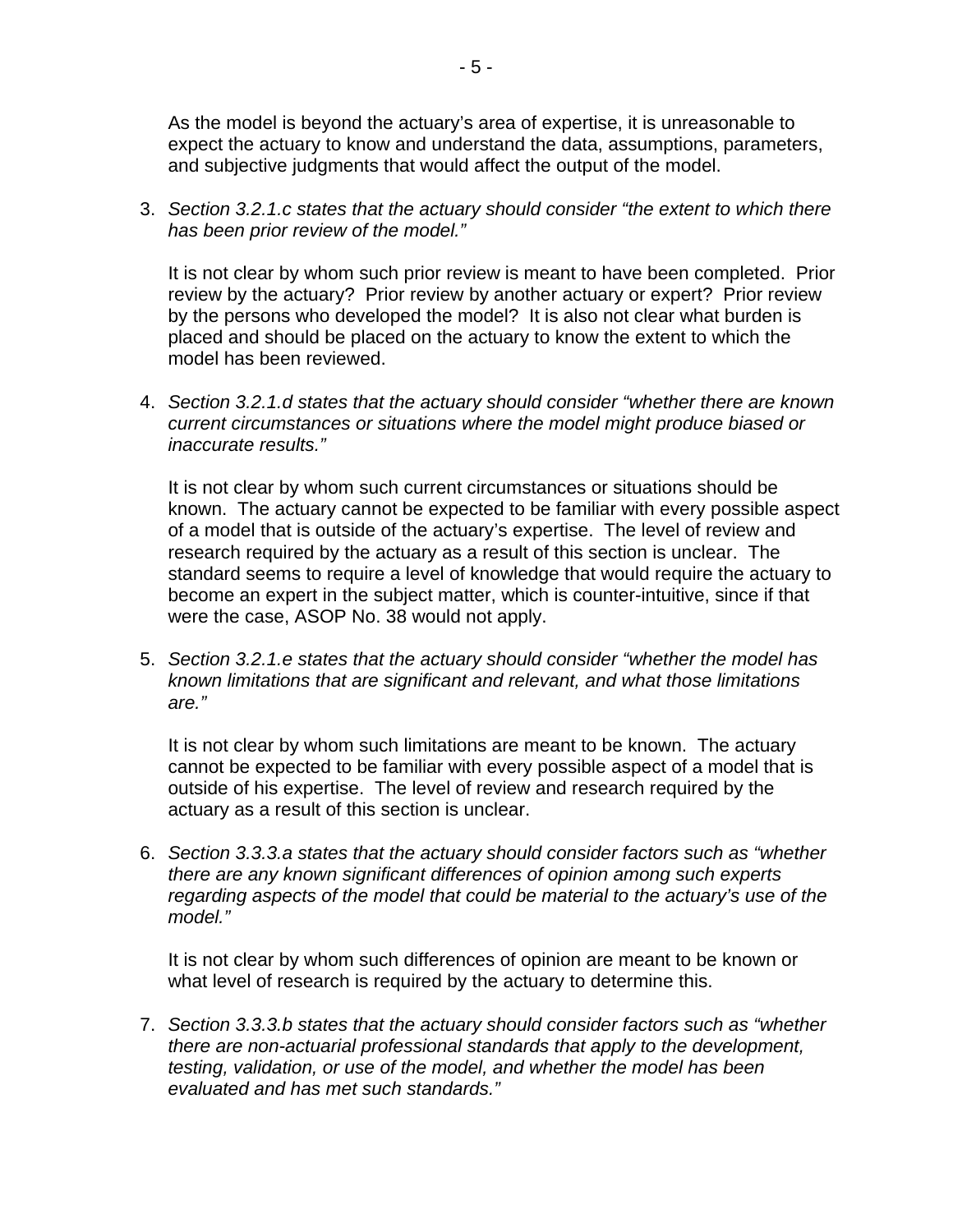This section appears to place an undue burden on the actuary.

8. *Section 3.3.3.c states that the actuary should consider factors such as "whether the model had undergone peer review by such experts."* 

This section appears to place an undue burden on the actuary.

9. *Section 3.3.3.d states that the actuary should consider factors such as "the professional credentials or other apparent qualifications of such experts and the professional affiliation of such experts."* 

This section appears to place an undue burden on the actuary.

10. *Section 3.4 states that "the actuary may rely on another actuary who has conducted some or all of the review for a particular model."* 

As many of the models intended to be within the scope of the ASOP No. 38 are outside an actuary's area of expertise, we believe that actuaries should rightly be able to rely on the review of models by appropriate experts. Thus, we recommend re-wording section 3.4 to state reliance on "another qualified professional."

11. *Section 3.5 states that "If variations in the model output have minimal impact on the actuary's results and conclusions, then the model has limited relative importance."* 

We agree that the review of the model should be commensurate with the relative importance of the model output on the actuary's results and conclusions. We suggest that this concept be discussed in the overview of the ASOP.

As currently worded, this section suggests that as long as the model output does not vary materially, the model itself has limited relative importance. We do not believe this was the intent. Rather, we believe the importance of the model should be a function of what impact the model results have on the actuary's estimates. For example, if an actuary uses a model whose output varies from a factor of 1.200 to 1.210, but if the use of that factor represents 40% of the actuary's total estimate, the model should be considered to be significant.

12. *Section 3.7 states that "the actuary should create documentation that demonstrates how the actuary has met the guidance of the ASOP."* 

It is not clear whether such documentation is expected to be included in the actuarial communication, or whether such documentation would be internal to the actuary. We recommend that it not be required to be included in the actuarial communication, and that section 3.7 be expanded to make this clear.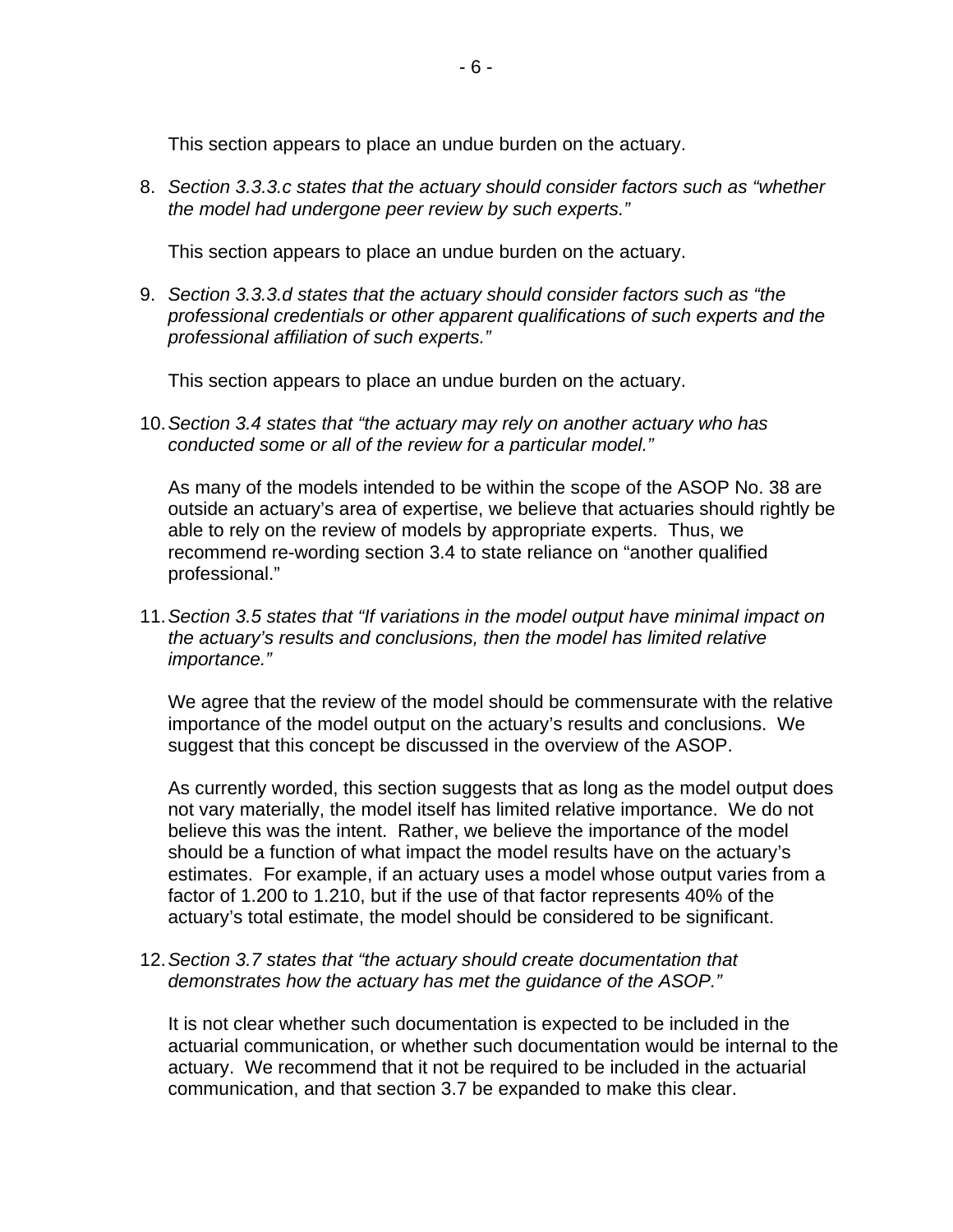13. *Section 4.1.e states that the actuary should disclose "where applicable, reliance on another actuary for the model review"* 

Similar to our comment on section 3.4, we recommend changing this to state "reliance on another qualified professional."

14. *Section 4.1.g states that the actuary should disclose "the disclosure in ASOP No. 41, section 4.3, if the actuary states reliance on other sources and thereby disclaims responsibility for any material assumption or method selected by a party other than the actuary"* 

The inclusion of section 4.1.g suggests that it would be possible for the actuary to state reliance on other sources and thereby disclaim responsibility for the results of a model outside the actuary's expertise. This seems counter to the requirement that the actuary evaluate the appropriateness of the model for its intended use. If section 4.1.g is intended to apply in instances where the actuary has relied on a review of the model by another actuary, then it seems unnecessary, because this contingency is covered in section 4.1.e. If section 4.1.g is intended to apply wholesale to the use of a model outside the actuary's expertise, this suggests that there are instances where the proposed ASOP No. 38 would not apply.

Sincerely,

Amy P. Angell, FCAS, MAAA

(and the following Milliman consultants, each of whom are Members of the American Academy of Actuaries)

Robert Aldorisio, FCAS, MAAA Paul D. Anderson, FCAS, MAAA Tiffany Baron, FCAS, MAAA Wayne Blackburn, FCAS, MAAA Mike Blivess, FCAS, MAAA Tony Bloemer, FCAS, MAAA John Bonsignore, ACAS, MAAA William Carbone, ACAS, MAAA Ken Carlton, FCAS, MAAA Matt Chamberlain, FCAS, MAAA Dave Chernick, FCAS, MAAA Elizabeth Cohen, FCAS, MAAA Michael L. DeMattei, FCAS, MAAA